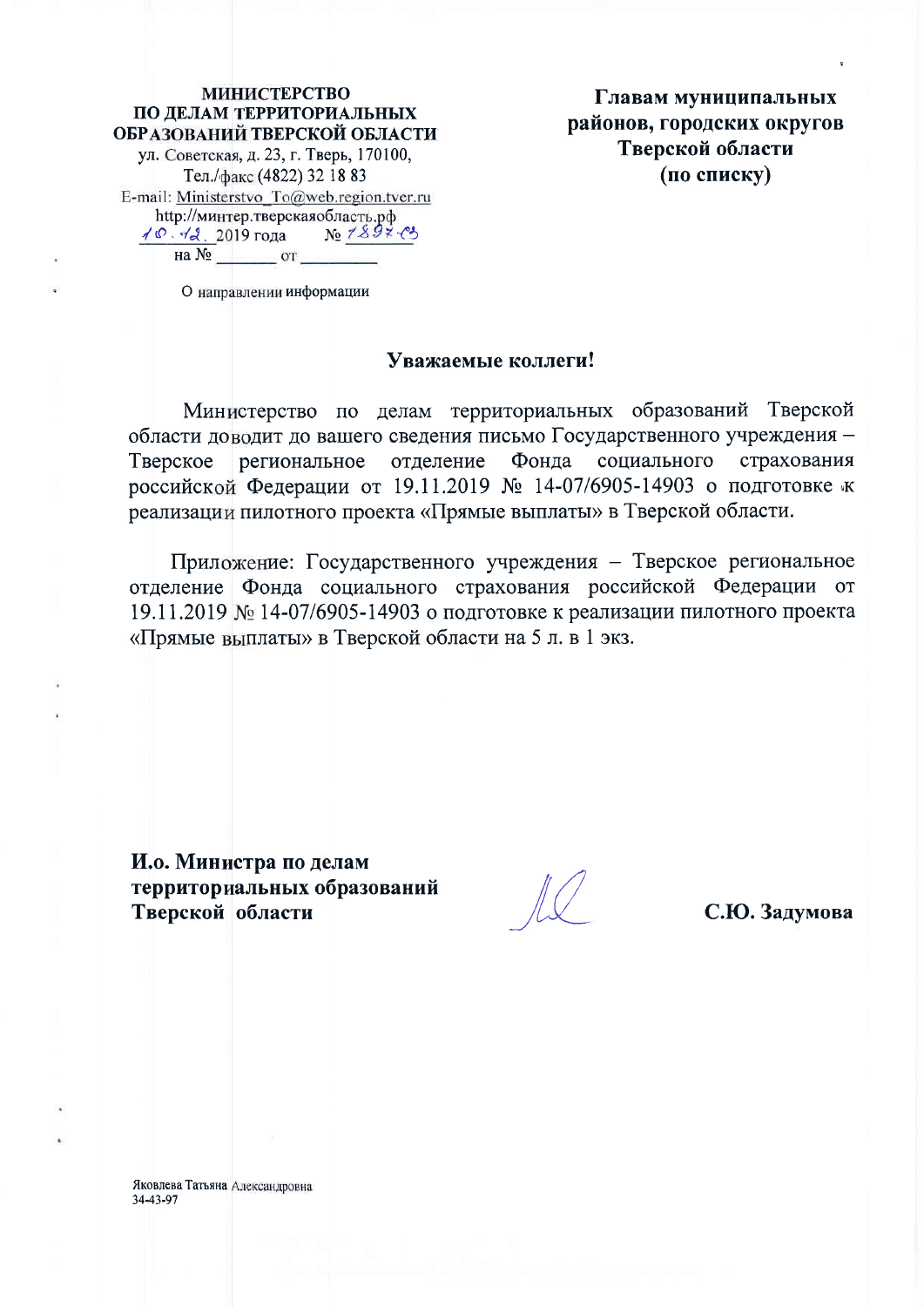|              | ФОНД СОЦИАЛЬНОГО СТРАХОВАНИЯ                                                                                                         |  |
|--------------|--------------------------------------------------------------------------------------------------------------------------------------|--|
|              | РОССИЙСКОЙ ФЕДЕРАЦИИ                                                                                                                 |  |
|              | Государственное учреждение -                                                                                                         |  |
|              | Тверское региональное отделение                                                                                                      |  |
|              | Фонда социального страхования                                                                                                        |  |
|              | Российской Федерации                                                                                                                 |  |
|              | ул. Ротмистрова, д.31, г. Тверь, 170008<br>тел. (4822) 34-96-58, факс (4822) 35-79-71<br>e-mail: info@ro69.fss.ru; caйт: r 69.fss.ru |  |
| 19, 11, 2019 | No-                                                                                                                                  |  |
| $Ha$ $N_2$   | OТ                                                                                                                                   |  |
|              |                                                                                                                                      |  |

О подготовке к реализации пилотного проекта «Прямые выплаты» в Тверской области

### Министру по делам территориальных образований Тверской области Задумовой С.Ю.

пл.М.Тверского, д.5, г.Тверь, 170100

### Уважаемая Светлана Юрьевна!

В связи с переходом Тверской области с 1 января 2020 года на пилотный проект, направленный на осуществление страховых выплат по обязательному непосредственно страхованию застрахованным лицам социальному территориальными органами Фонда (далее пилотный проект "Прямые выплаты"), региональным отделением утвержден и реализуется план действий, включающий информационно-разъяснительные, обучающие, подготовительные, организационные и иные мероприятия.

С целью информирования сотрудников подведомственных Министерству по делам территориальных образований Тверской области учреждений о переходе на просим довести информацию, «Прямые выплаты», проект пилотный приложении № 1, до руководителей вышеуказанных представленную в учреждений.

Также, для достижения более полного информирования населения Тверской области просим разместить информационные материалы на сайте Министерства по делам территориальных образований Тверской области либо ссылку (баннер) на сайт регионального отделения.

При необходимости, вышеуказанные материалы готовы предоставить в электронном виде.

О принятом решении просим проинформировать региональное отделение в возможно короткие сроки.

Приложение: на 4 л. в 1 экз.

Управляющий

Filigjay

Н.П.Андреева

Пичугина Наталья Сергеевна, 787927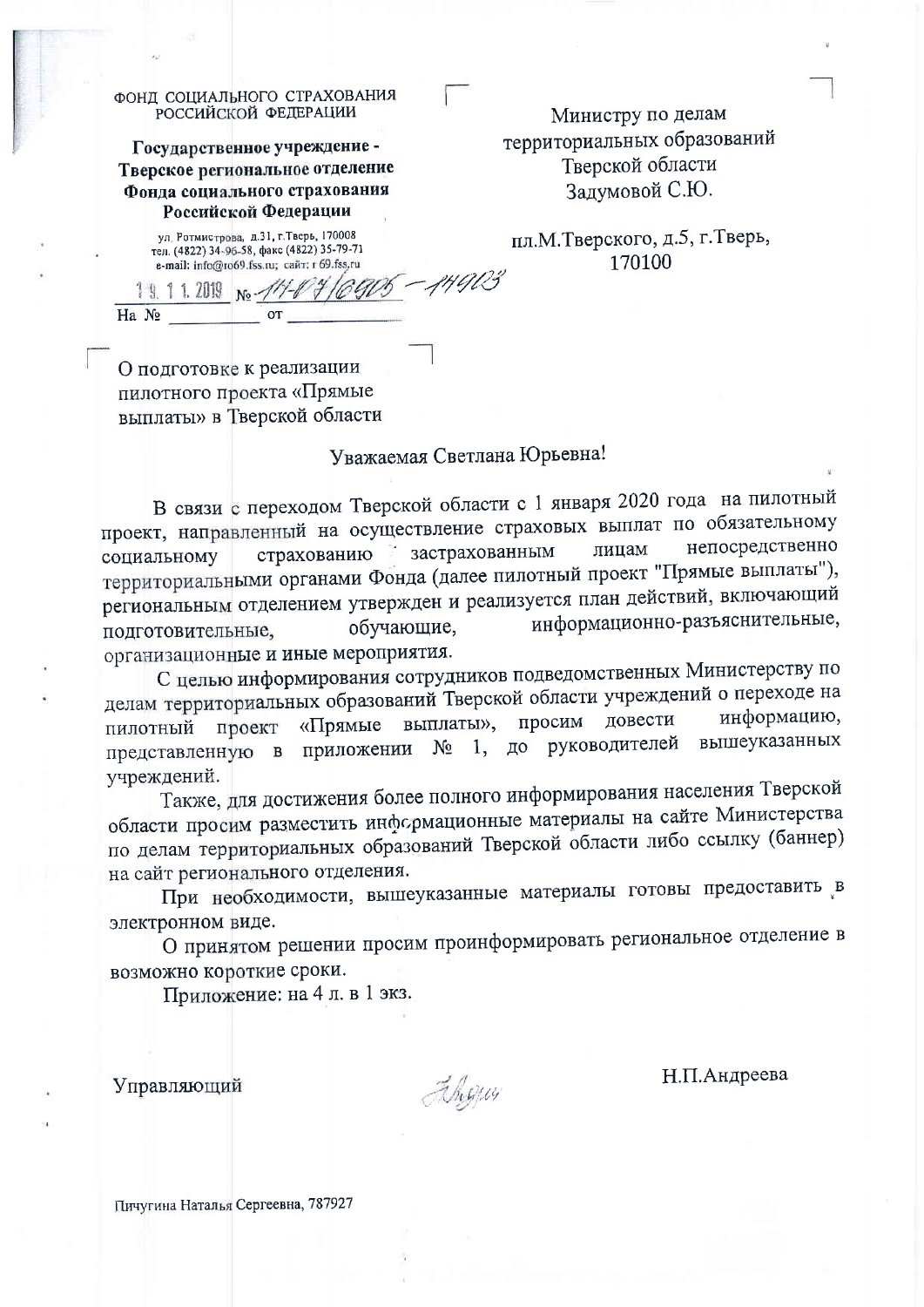#### Приложение № 1

## Государственное учреждение - Тверское региональное отделение Фонда социального страхования Российской Федерации



## Пилотный проект «Прямые выплаты»

С 2011 года на территории Российской Федерации Фонд

социального страхования Российской Федерации (далее - Фонд) реализует пилотный проект, направленный на осуществление страховых выплат по застрахованным лицам страхованию социальному обязательному Фонда (пилотный проект непосредственно территориальными органами "Прямые выплаты").

В рамках пилотного проекта работодателям:

-необходимо уплачивать страховые взносы в Фонд в полном объеме (отменяется схема зачета расходов в счет уплаты страховых взносов);

-необходимо передавать сведения для выплаты пособий в ФСС в электронном виде или на бумажных носителях.

Сотрудник представляет работодателю документы, необходимые для назначения пособия (листок нетрудоспособности, свидетельство о рождении ребенка и т.д.) и заявление не позднее 6 месяцев со дня окончания страхового случая. Работодатель оформляет свою часть заявления работника и не позднее 5 календарных дней со дня представления застрахованным лицом заявления и документов, направляет электронный реестр либо полученные документы с описью в отделение Фонда.

При формировании реестров, необходимых для назначения и выплаты нетрудоспособности, полученного  $\bf{B}$ листка пособия. данные **ИЗ** электронном виде, загружаются автоматически.

Для получения в медицинской организации листка нетрудоспособности в электронном виде работнику необходимо предъявить СНИЛС.

Отделение Фонда в течение 10 календарных дней с момента получения полного комплекта документов принимает решение о назначении и выплате пособия. Выплата пособия работнику производится в те же сроки.

### Важно!

На банковские счета клиентов - физических лиц, операции по которым осуществляются с использованием карты «Мир», в обязательном порядке зачисляются:

- пособие по беременности и родам;

-единовременное пособие женщинам, вставшим на учет в медицинских организациях в ранние сроки беременности;

- единовременное пособие при рождении ребенка;

- ежемесячное пособие по уходу за ребенком, а также выплаты гражданам, подвергшимся воздействию радиации.

В целях оперативного зачисления пособия на счет работника, при заполнении заявления и реестра необходимо указать только номер карты МИР (без заполнения реквизитов счета).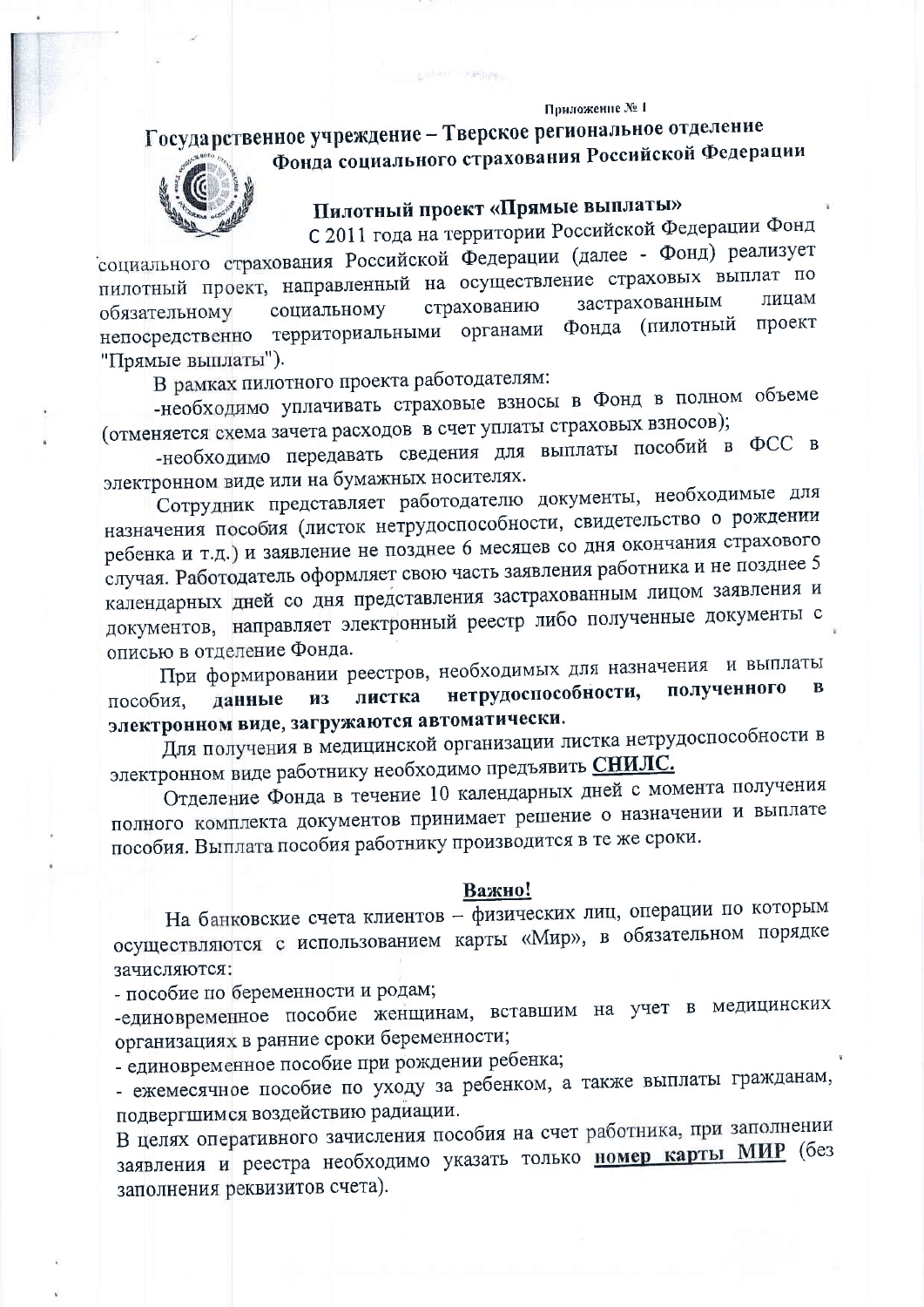### Подготовительный этап

граждан застрахованных обеспечения своевременного целях B государственными пособиями по обязательному социальному страхованию работодателю необходимо провести подготовительные мероприятия.

## в срок до 1 декабря 2019 года:

Для сверки получателей пособия просим работодателей направить в региональное отделение таблицу с перечнем получателей пособия по уходу за ребенком до 1,5 лет (ПРИ НАЛИЧИИ), которые в 2020 году продолжат находиться в отпуске по уходу за ребенком до 1,5 лет. Сведения просим направлять в формате Excel (образец размещен на сайте в разделе «Новости») на адрес: reg@ro69.fss.ru, столбцы и строки просим не менять, новые не добавлять.

## в срок до 31 декабря 2019 г.:

- довести до сведения работников новый порядок выплаты пособий по обязательному социальному страхованию; представления
- необходимости работников  $\overline{O}$ проинформировать предоставлении точной номера карты Мир или работодателю информации о месте жительства (в случаях перечисления почтовым переводом);
- заблаговременно собрать заявления по форме, утвержденной Приказом Фонда социального страхования РФ от 24 ноября 2017 г. № 578, у работников, находящихся в отпуске по уходу за ребенком до достижения им возраста 1,5 лет и получающих соответствующее пособие;
- довести до сведения получателей информацию о том, что выплата ежемесячного пособия по уходу за ребёнком осуществляется отделением Фонда с 1 по 15 число месяца, следующего за месяцем, за который выплачивается пособие.

#### Важно!

# в период с 9 января 2020 г. по 25 января 2020 г.:

Работодателю необходимо представить в региональное отделение электронный реестр либо документы с описью в отношении получателей пособия по уходу за ребенком до 1,5 лет для возможности продолжения выплаты пособия Фондом социального страхования РФ.

Актуальная информация размещена на сайте PO: r69.fss.ru - раздел "Прямые выплаты»

Телефоны для справки: 787922, 787910, 787913, 787914, 787927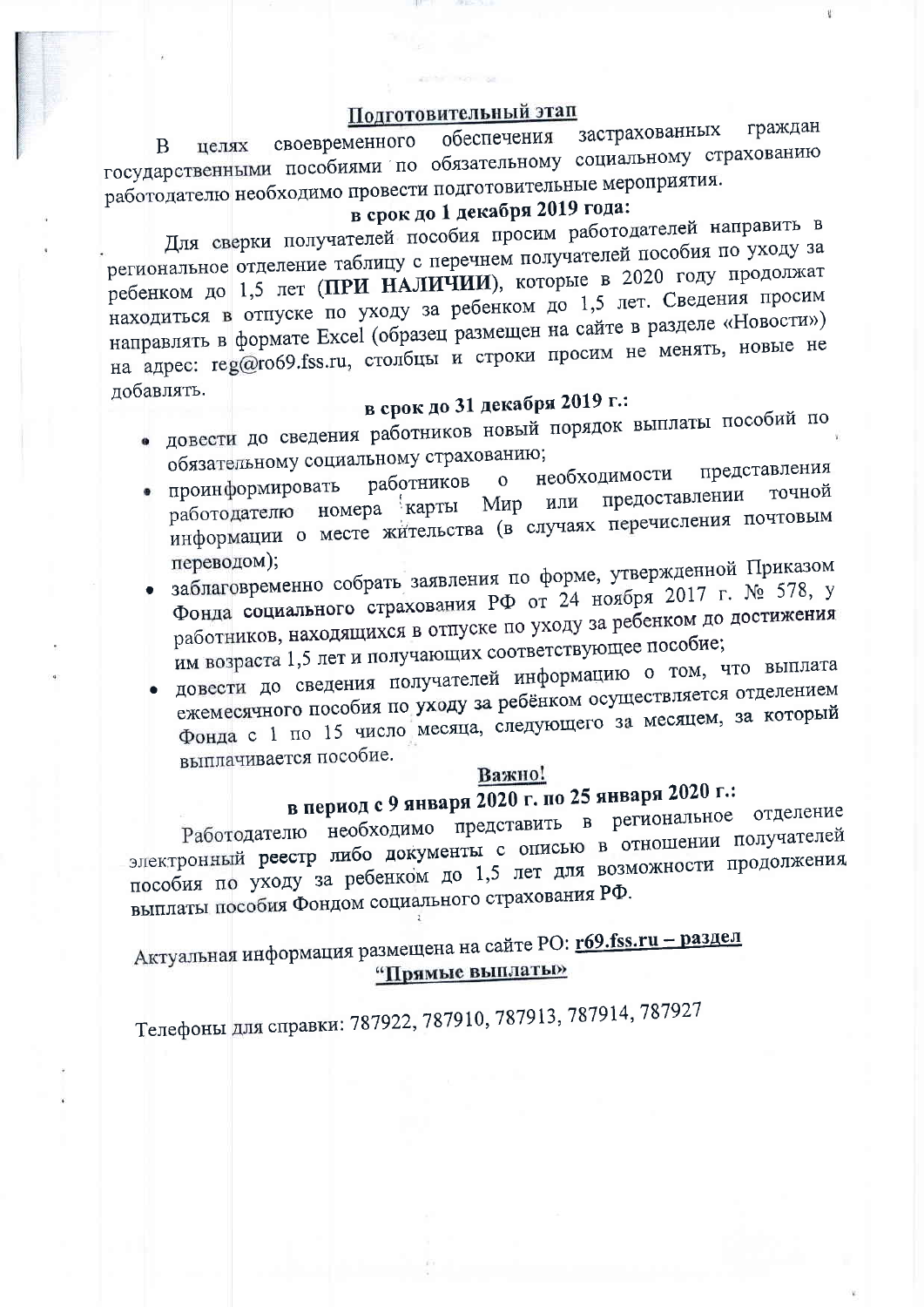**经中国的社会** 



Государственное учреждение - Тверское региональное отделение Фонда социального страхования Российской Федерации

# ВНИМАНИЮ РАБОТАЮЩИХ ГРАЖДАН!

### С 01 ЯНВАРЯ 2020 ГОДА В ТВЕРСКОЙ ОБЛАСТИ ПОСОБИЯ ПО ОБЯЗАТЕЛЬНОМУ СОЦИАЛЬНОМУ СТРАХОВАНИЮ ВЫПЛАЧИВАЕТ РАБОТАЮЩИМ ГРАЖДАНАМ ФОНД СОЦИАЛЬНОГО СТРАХОВАНИЯ!

С 1 января 2020 года Государственное учреждение - Тверское региональное отделение Фонда социального страхования Российской Федерации будет назначать и выплачивать напрямую застрахованным гражданам на их лицевой счёт в банке или по почте:

- √ пособие по временной нетрудоспособности (в том числе в связи с несчастным случаем на производстве и профзаболеванием);
- √ пособие по беременности и родам;
- √ единовременное пособие женщинам, вставшим на учет в медицинских организациях в ранние сроки беременности;
- √ единовременное пособие при рождении ребёнка;
- ◆ ежемесячное пособие по уходу за ребёнком до 1,5 лет;
- √ оплату дополнительного отпуска пострадавшему в связи с несчастным случаем на производстве.

# <u>ДЛЯ ПОЛУЧЕНИЯ ПОСОБИЯ РАБОТНИКУ НЕОБХОДИМО</u>:

- Представить работодателю документы, подтверждающие право на получение пособия (например, листок нетрудоспособности, справку о рождении ребенка и т.д.),
- √ написать заявление по форме, утверждённой Приказом ФСС РФ от 24.11.2017 г. №578 (приложение №1), с указанием всех, необходимых для перечисления пособия, реквизитов.

### ! Внимание!

Пособия, связанные с материнством и детством перечисляются <u>только на карту «МИР»</u>

<u>ПРИ ПЕРЕЧИСЛЕНИИ ПОСОБИЙ НА КАРТУ «МИР»!</u>

ДОСТАТОЧНО УКАЗАТЬ № ПЛАТЕЖНОЙ КАРТЫ

(БЕЗ ЗАПОЛНЕНИЯ РЕКВИЗИТОВ СЧЕТА)

При условии представления работодателем всех документов течение 10 перечислит пособие  $\overline{B}$ Фонда назначит  $\mathbf{M}$ отлеление календарных дней. Пособие поступит к Вам на лицевой счёт в банке или по почте по Вашему выбору.

> Актуальная информация размещена на сайте PO: r69.fss.ru - раздел "Прямые выплаты»